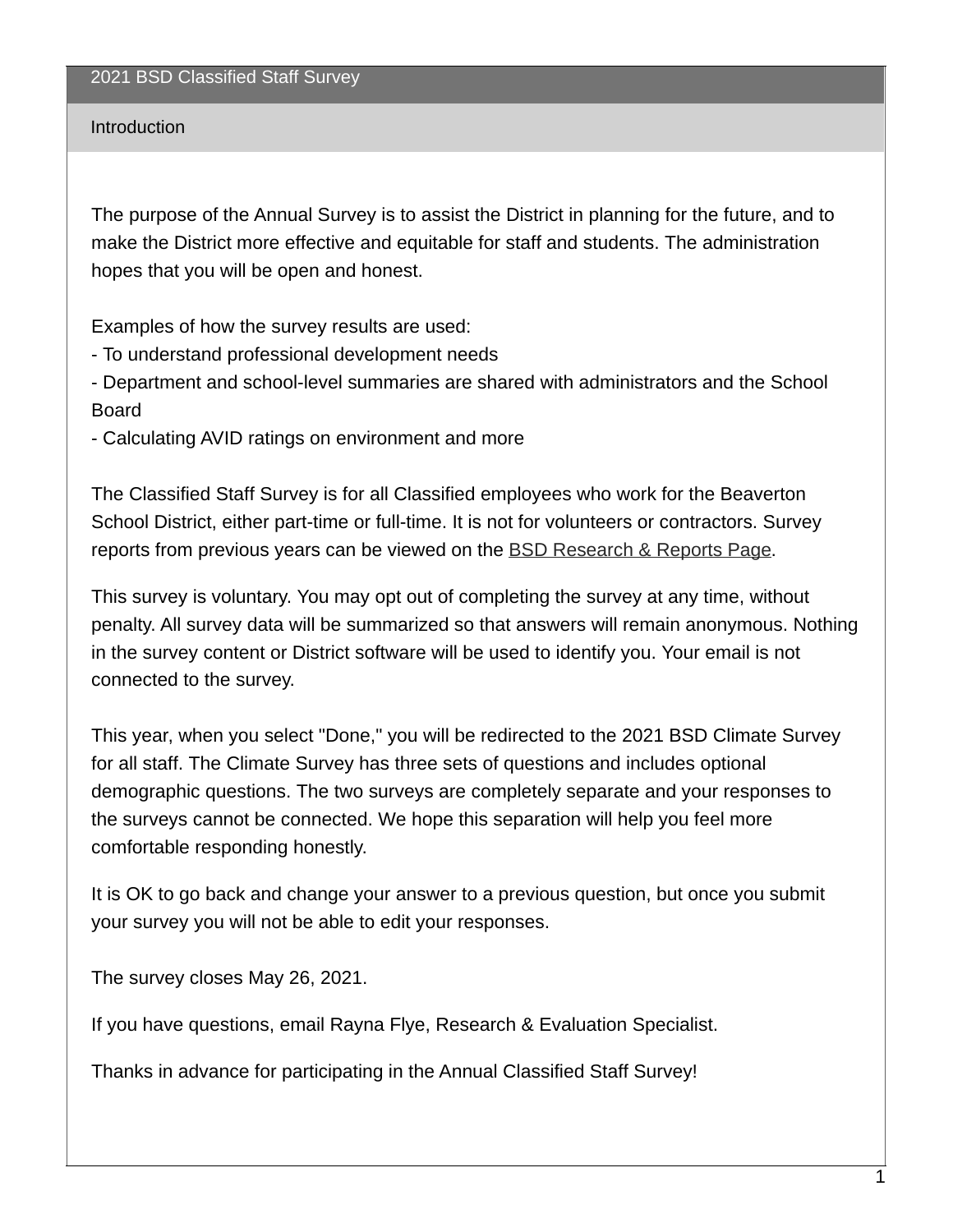|  |  | 2021 BSD Classified Staff Survey |  |
|--|--|----------------------------------|--|
|--|--|----------------------------------|--|

### District Communication

- 1. I receive timely communication about the District Strategic Plan (Pillars, WE).
	- Strongly agree
	- Agree
	- Disagree
	- Strongly disagree
- 2. Compared to last year, I feel better informed about what is happening in the District.
	- Strongly agree
	- Agree
	- Disagree
	- Strongly disagree
	- N/A I am new this year
- 3. My work supports the District goal and the Strategic Plan.
	- Strongly agree
	- Agree
	- Disagree
	- Strongly disagree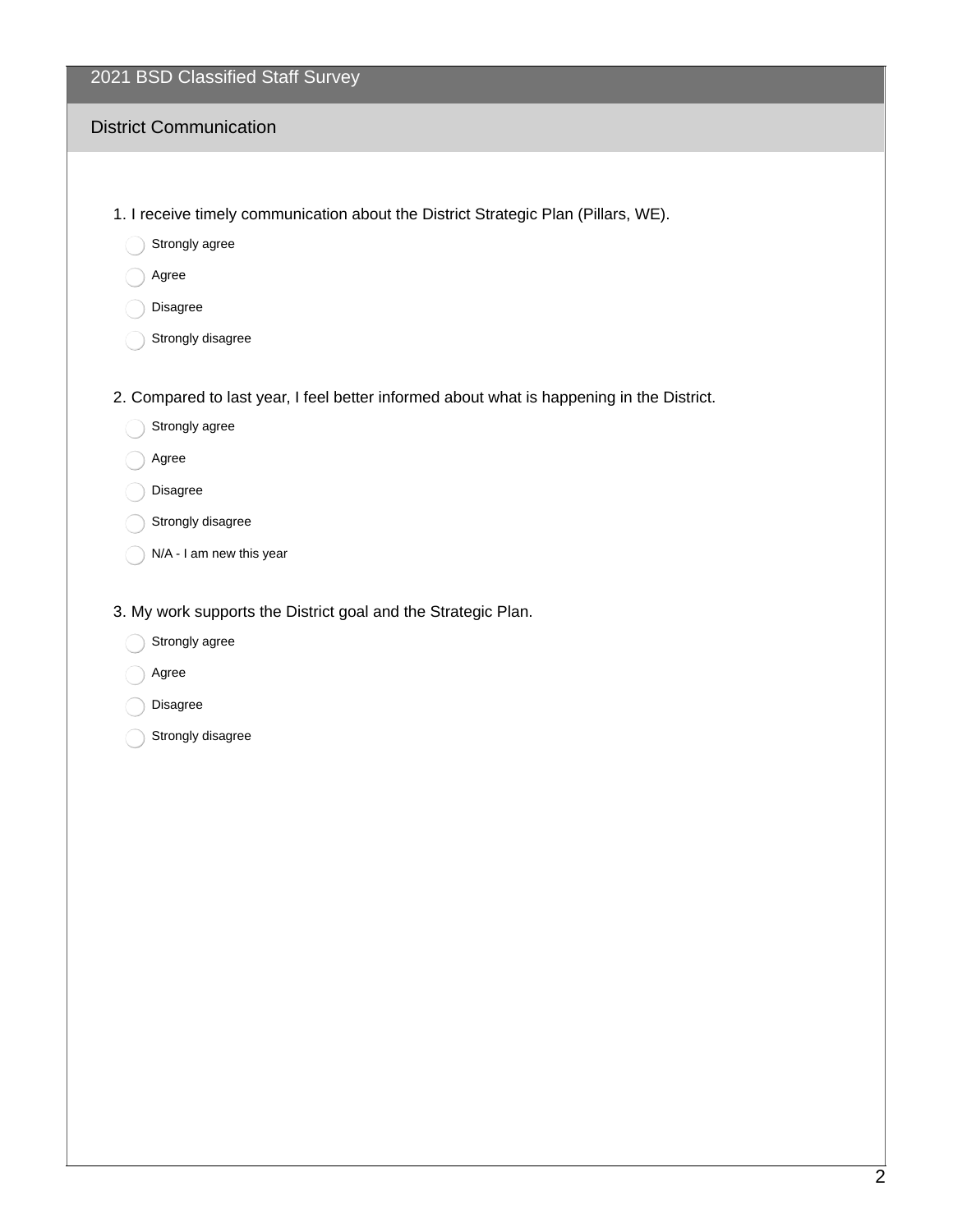#### 2021 BSD Classified Staff Survey

#### District Comments--Optional

These comments are optional. We hope that you will be open and honest. This is a chance to share **your thoughts anonymously.**

**Administrators receive a copy of the comments, sent separately from the rest of the survey question responses so that you can not be identified by other responses you have given.**

**Please avoid writing personal or detailed information in the comments that might allow you to be identified.**

**Thematic and aggregated results (such as "55% of respondents mentioned the necessity of more salty snacks in the workroom in their comments") will be included in the 2021 Annual Survey Report.**

**If you have no comments, leave the boxes blank and select the "next" button to continue.**

4. There are many ways that the District communicates with staff (Superintendent emails, BSD Weekly, Staff Talk, etc.).

Please share any suggestions you have about how to improve Beaverton School District communication.

5. What would you say is going well in the District, a specific department, and/or role?

#### 6. What recommendations do you have to improve the District?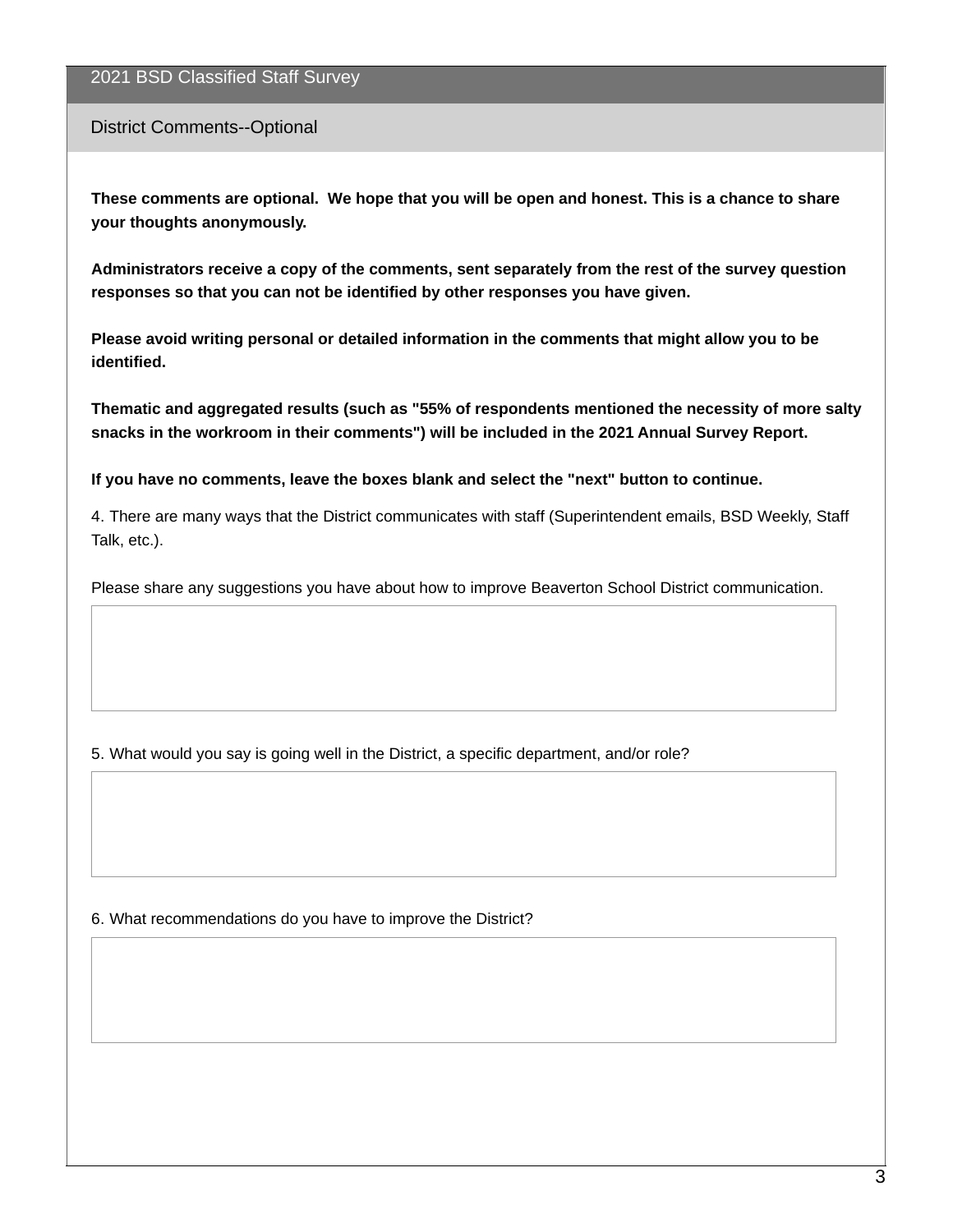#### District Location

\* 7. For what school or District department do you work? (Schools are first in this list, then Department categories.)

This information is used to create a summary for the principal or department admin and the Central Office. Administrators can view the culture and practices of their building or department, and read and apply suggestions.

If you do not wish indicate your district location, please select "I prefer not to say." If you choose this option, your responses will not be included in the school or department level report that your administrator receives.

Note: if you work in more than one location and would like to respond to questions for both locations, you will have the opportunity to do so at the end of this survey. Pick the first location now, and the second location at the end of the first survey.

Schools are listed first, followed by District departments.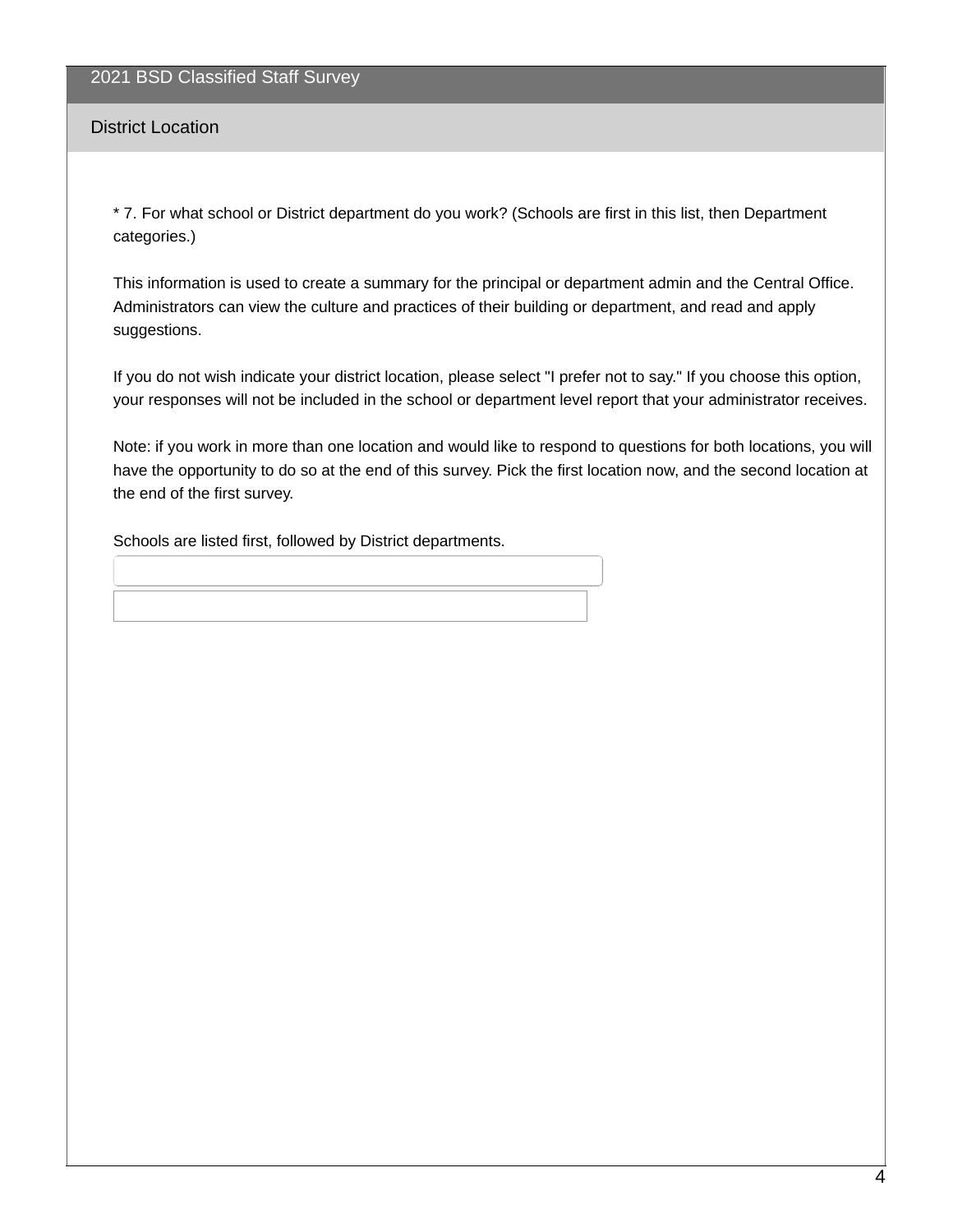# School/Department Communication

## 8. Do you agree or disagree that...

|                                                                                                         | Strongly agree | Agree | <b>Disagree</b> | Strongly disagree |
|---------------------------------------------------------------------------------------------------------|----------------|-------|-----------------|-------------------|
| I feel welcome and accepted at my<br>place of work.                                                     |                |       |                 |                   |
| I am well-informed about what is going<br>on in my school/department.                                   |                |       |                 |                   |
| There are opportunities for my voice to<br>be heard in school-wide/department-<br>wide decision-making. |                |       |                 |                   |
| My work is valued.                                                                                      |                |       |                 |                   |
| I generally feel safe at my school or<br>department this year.                                          |                |       |                 |                   |

## 9. Do you agree or disagree that...

|                                                                                          | Strongly agree | Agree | <b>Disagree</b> | Strongly disagree |
|------------------------------------------------------------------------------------------|----------------|-------|-----------------|-------------------|
| I have the knowledge and skills to do<br>my job well.                                    |                |       |                 |                   |
| I feel supported in my work.                                                             |                |       |                 |                   |
| My school or department has the<br>necessary technology available to<br>support my work. |                |       |                 |                   |

### 10. Anti-Bias Anti-Racist Work

|                                                                                                                                          | Not at all | Slightly | Somewhat | Quite | Extremely | Not applicable |
|------------------------------------------------------------------------------------------------------------------------------------------|------------|----------|----------|-------|-----------|----------------|
| How easy do you find interacting<br>with students at your site who are<br>from a different cultural background<br>than your own?         |            |          |          |       |           |                |
| How valuable was the anti-bias anti-<br>racist professional development<br>provided this year?                                           |            |          |          |       |           |                |
| How effective have your<br>school/department leaders been in<br>helping advance anti-bias anti-racist<br>work in your school/department? |            |          |          |       |           |                |
|                                                                                                                                          |            |          |          |       |           |                |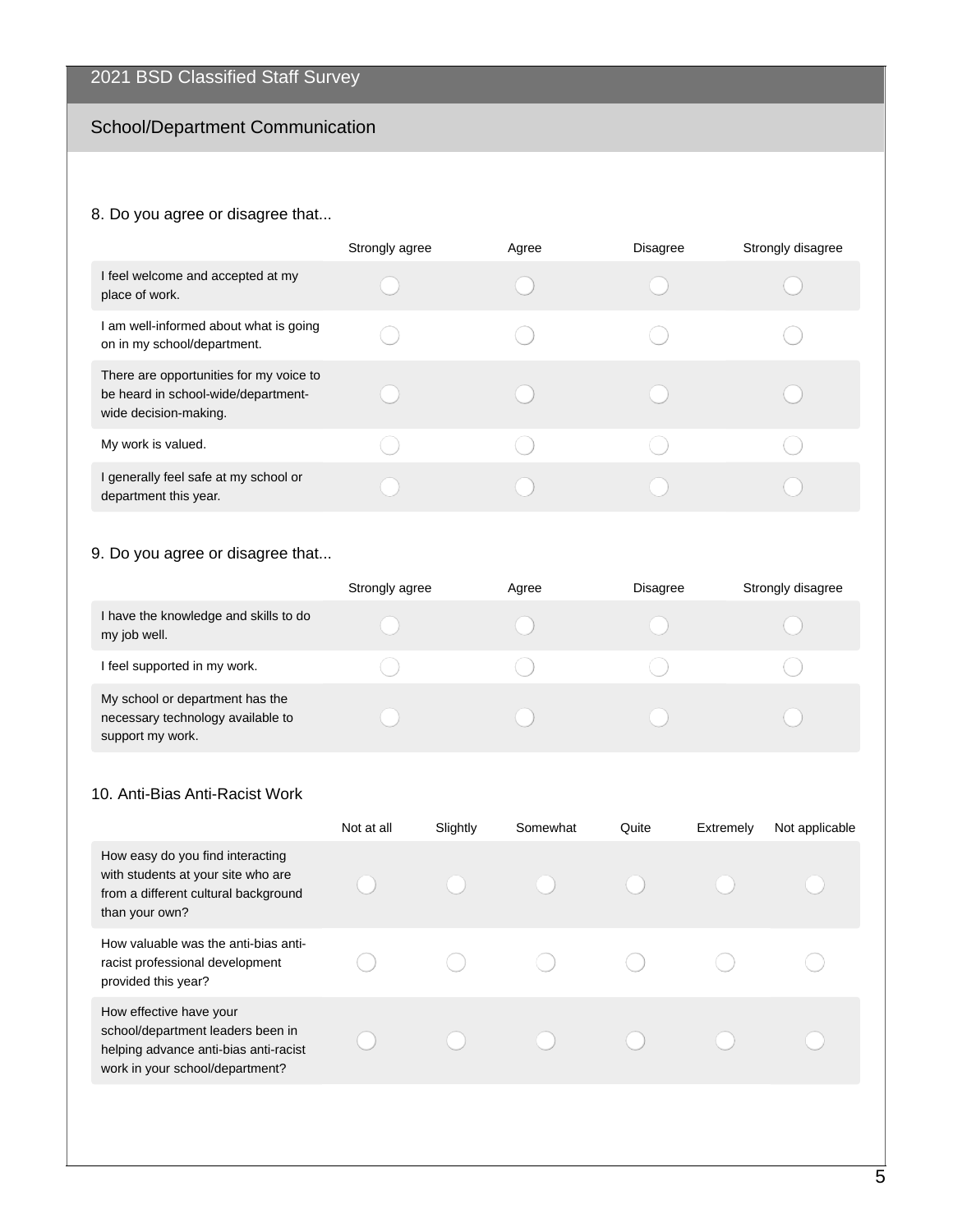|  |  | 2021 BSD Classified Staff Survey |
|--|--|----------------------------------|
|--|--|----------------------------------|

## Workplace Satisfaction

- 11. Overall, I am satisfied with my work environment.
	- Strongly agree
	- Agree
	- Disagree
	- Strongly disagree

12. What grade would you give your own school or department for the quality of its work?

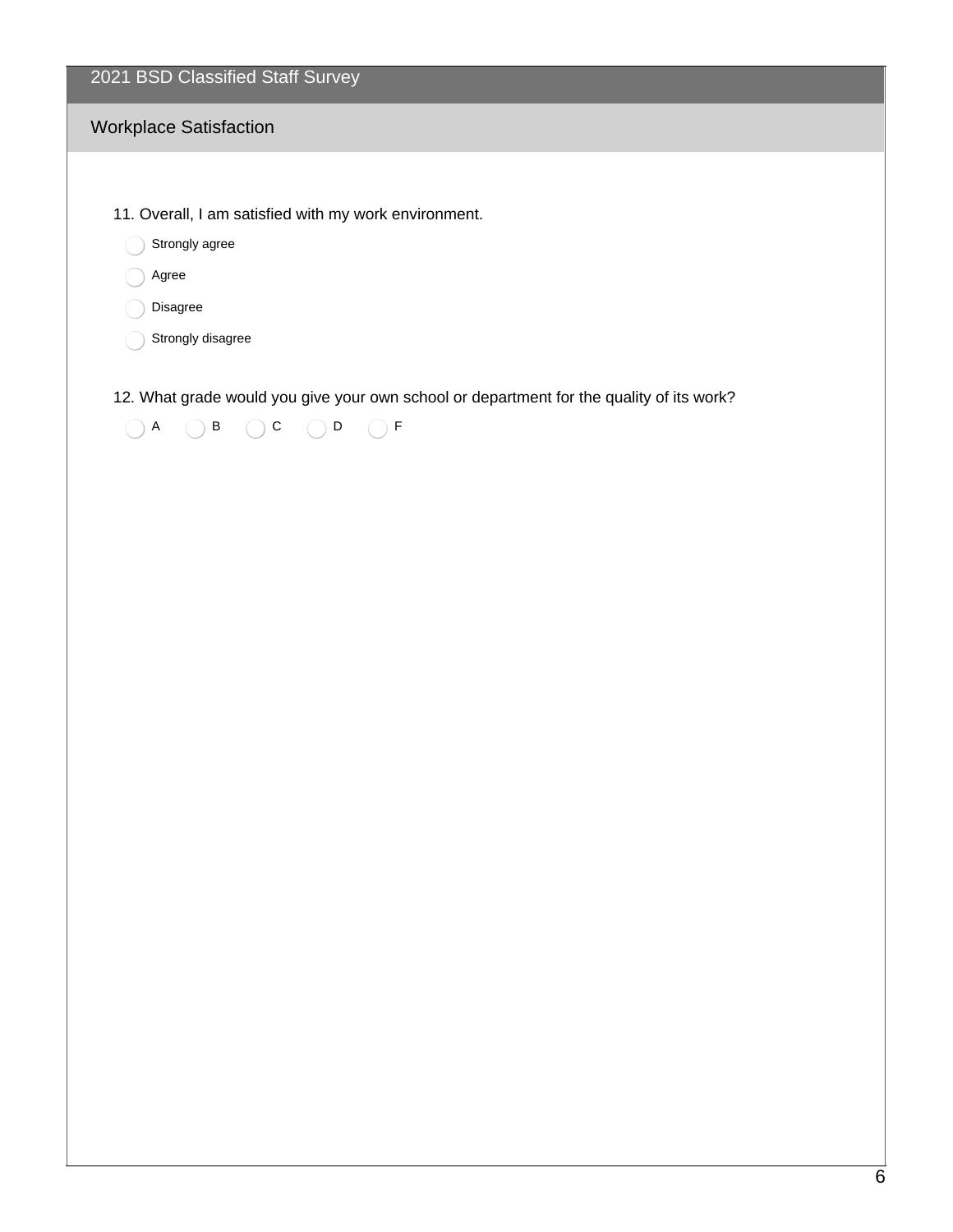School/Department Comments--Optional

**Please remember that while comments are optional, this is a chance for you to share your views without being identified. Do not give your name or any personally identifying characteristics in your responses.**

**If you do not wish to leave comments, select "next" at the bottom of the page.**

13. What would you say is going well in your school or department?

14. What would you like to change about your school or department?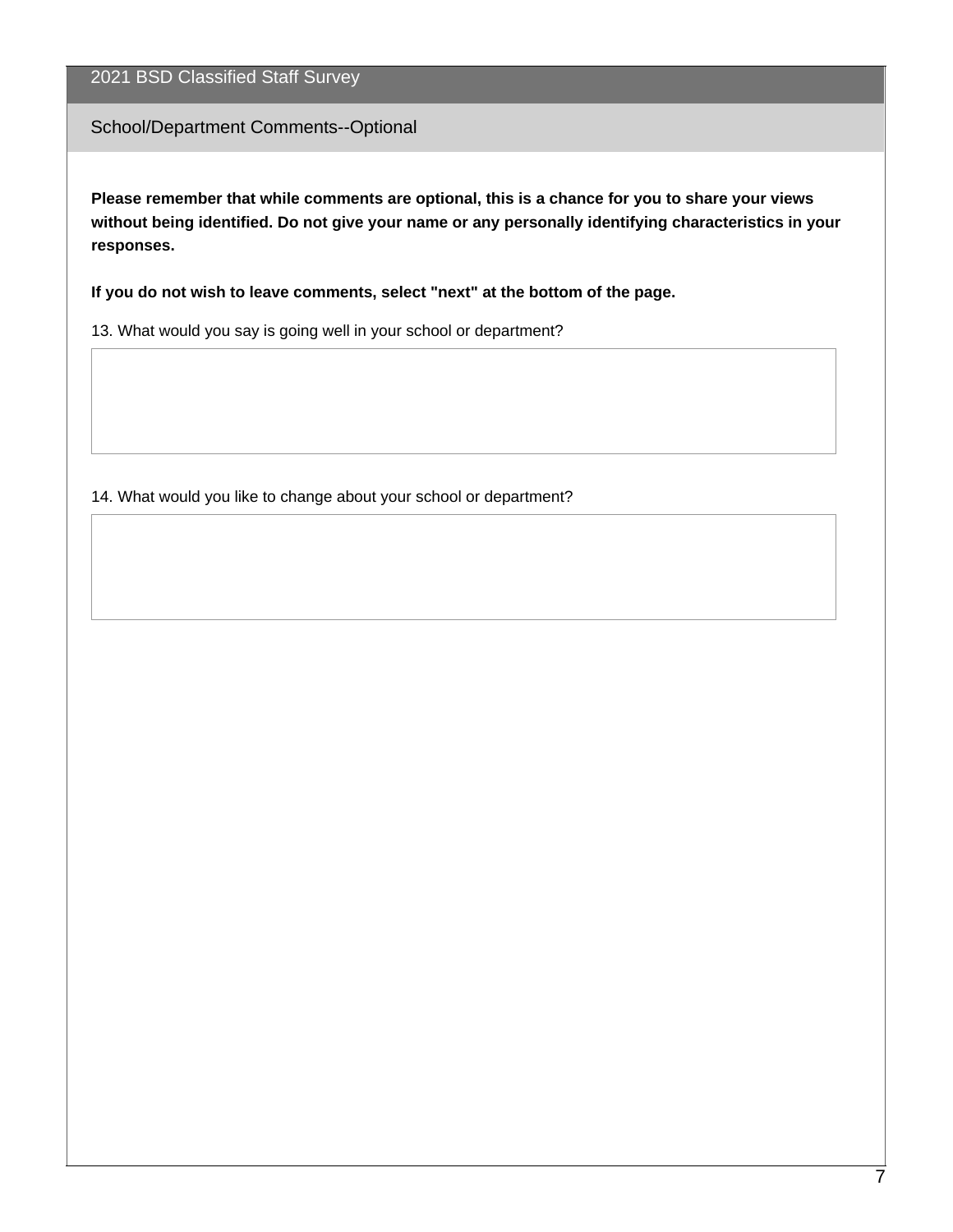Do you want to respond for a second location?

15. If you work in a second location and would like to respond to survey questions for that building, select "Yes" to continue. Otherwise, select "No".

 $\bigcap$  Yes  $\bigcap$  No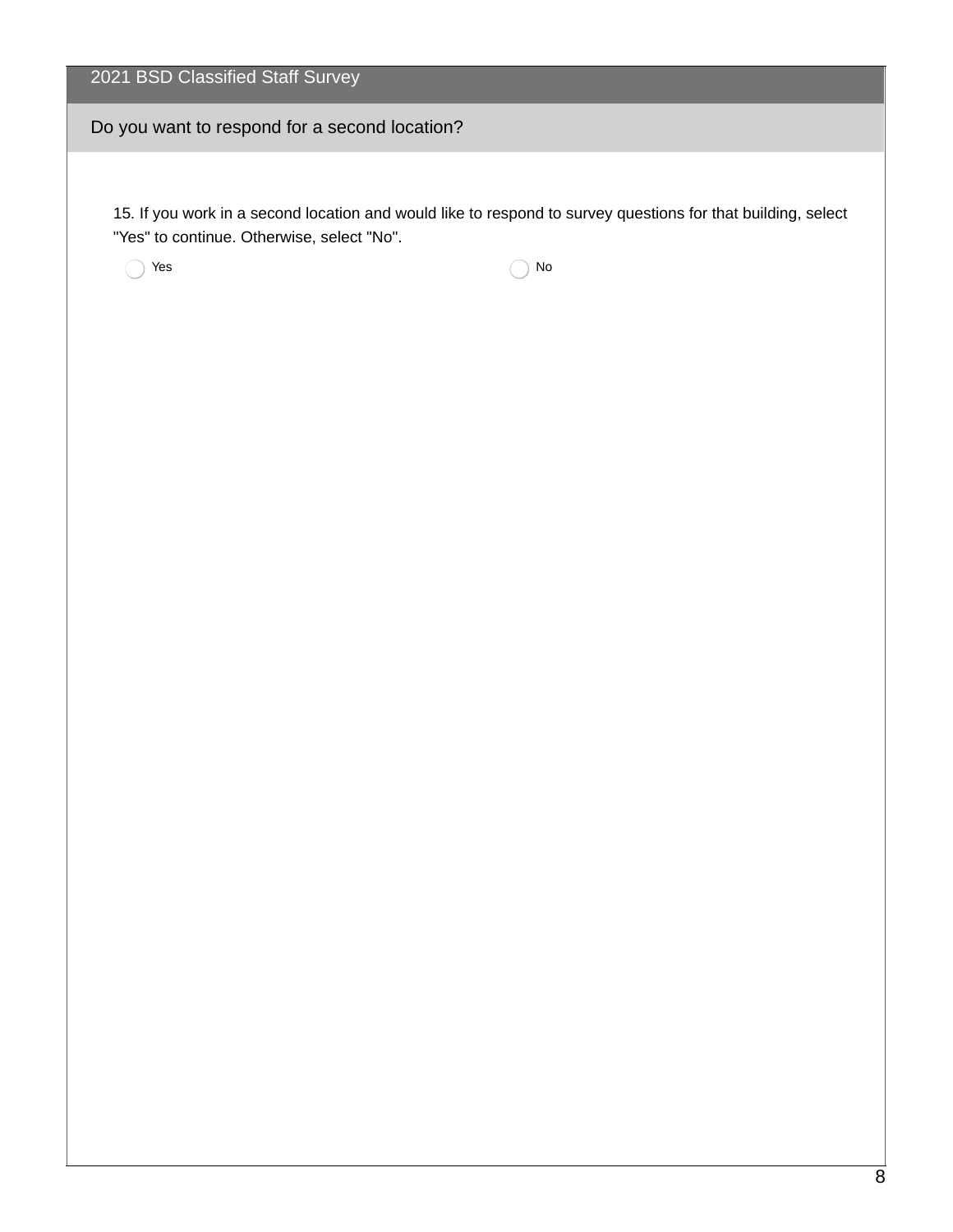Location 2: District Location

\* 16. For what school or District department do you work? (Schools are first in this list, then Department categories.)

This information is used to create a summary for the principal or department admin and the Central Office. Administrators can view the culture and practices of their building or department, and read and apply suggestions.

If you do not wish indicate your district location, please select "I prefer not to say." If you choose this option, your responses will not be included in the school or department level report that your administrator receives.

Schools are listed first and then District departments.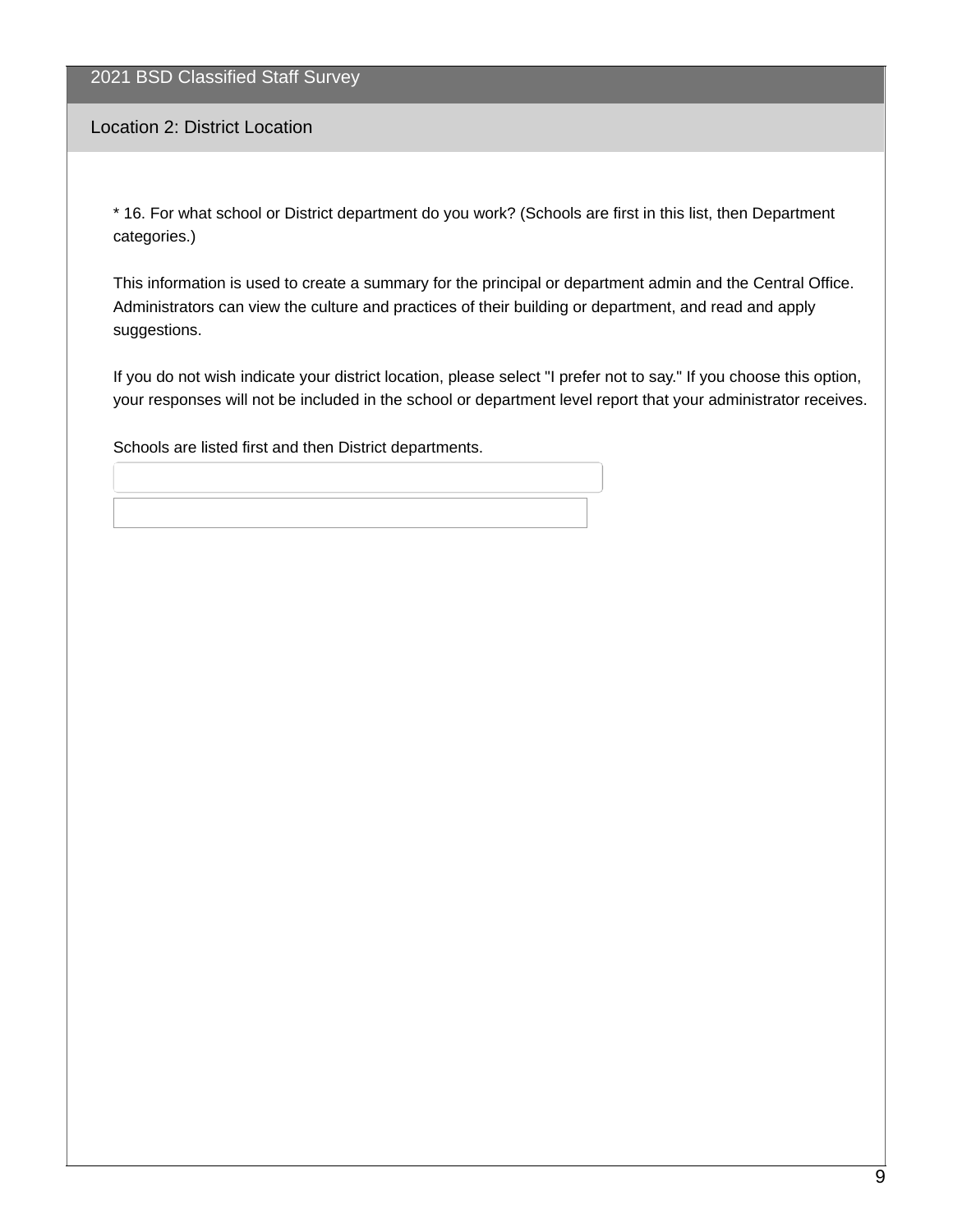# Location 2: School/Department Communication

### 17. Do you agree or disagree that...

|                                                                                                         | Strongly agree | Agree | <b>Disagree</b> | Strongly disagree |
|---------------------------------------------------------------------------------------------------------|----------------|-------|-----------------|-------------------|
| I feel welcome and accepted at my<br>place of work.                                                     |                |       |                 |                   |
| I am well-informed about what is going<br>on in my school/department.                                   |                |       |                 |                   |
| There are opportunities for my voice to<br>be heard in school-wide/department-<br>wide decision-making. |                |       |                 |                   |
| My work is valued.                                                                                      |                |       |                 |                   |
| I generally feel safe at my school or<br>department this year.                                          |                |       |                 |                   |

## 18. Do you agree or disagree that...

|                                                                                          | Strongly agree | Agree | <b>Disagree</b> | Strongly disagree |
|------------------------------------------------------------------------------------------|----------------|-------|-----------------|-------------------|
| I have the knowledge and skills to do<br>my job well.                                    |                |       |                 |                   |
| I feel supported in my work.                                                             |                |       |                 |                   |
| My school or department has the<br>necessary technology available to<br>support my work. |                |       |                 |                   |

#### 19. Anti-Bias Anti-Racist Work

|                                                                                                                                          | Not at all | Slightly | Somewhat | Quite | Extremely | Not applicable |
|------------------------------------------------------------------------------------------------------------------------------------------|------------|----------|----------|-------|-----------|----------------|
| How easy do you find interacting<br>with students at your site who are<br>from a different cultural background<br>than your own?         |            |          |          |       |           |                |
| How valuable was the anti-bias anti-<br>racist professional development<br>provided this year?                                           |            |          |          |       |           |                |
| How effective have your<br>school/department leaders been in<br>helping advance anti-bias anti-racist<br>work in your school/department? |            |          |          |       |           |                |
|                                                                                                                                          |            |          |          |       |           |                |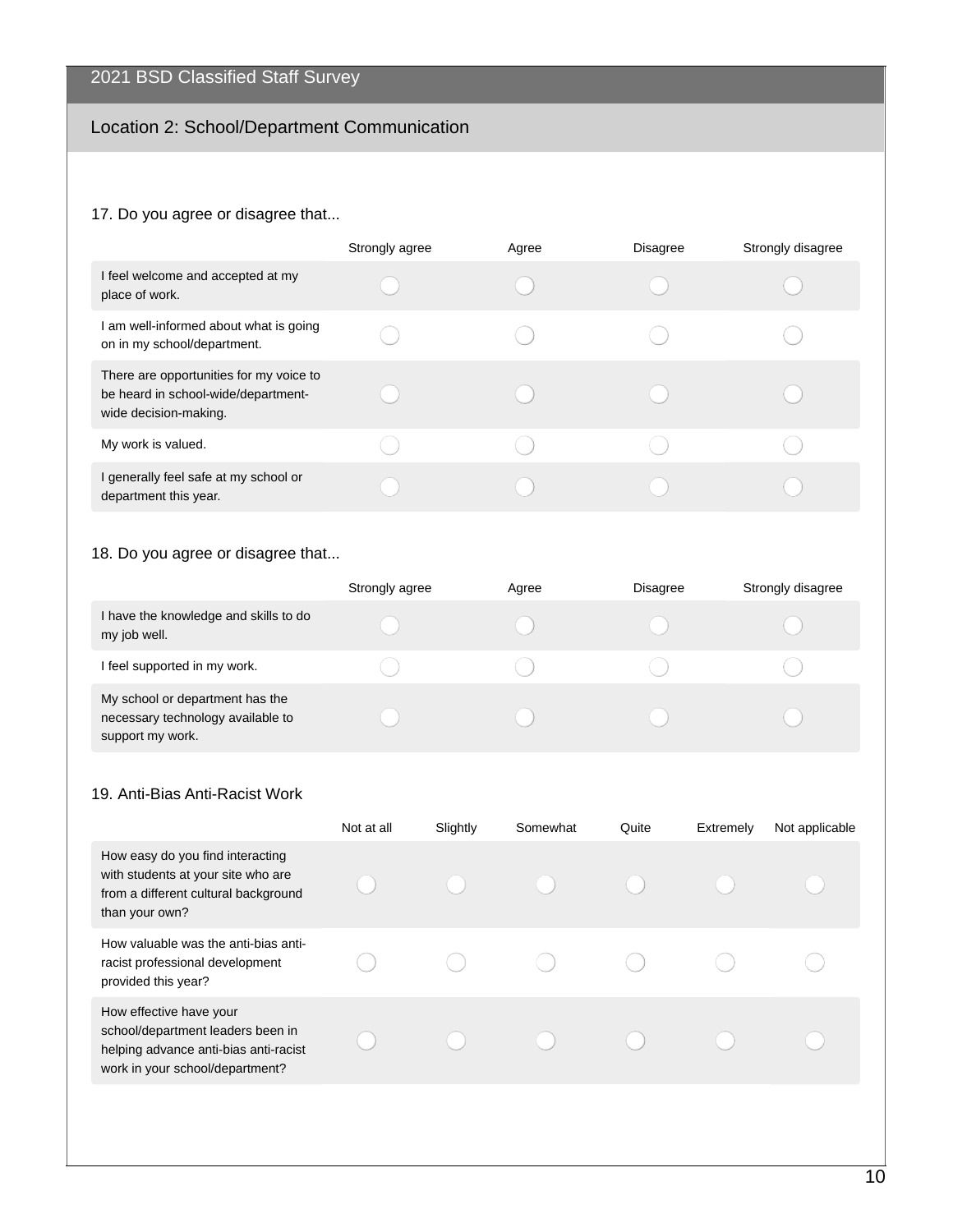2021 BSD Classified Staff Survey

### Location 2: Workplace Satisfaction

20. Overall, I am satisfied with my work environment.

Strongly agree

Agree

Disagree

Strongly disagree

21. What grade would you give your own school or department for the quality of its work?

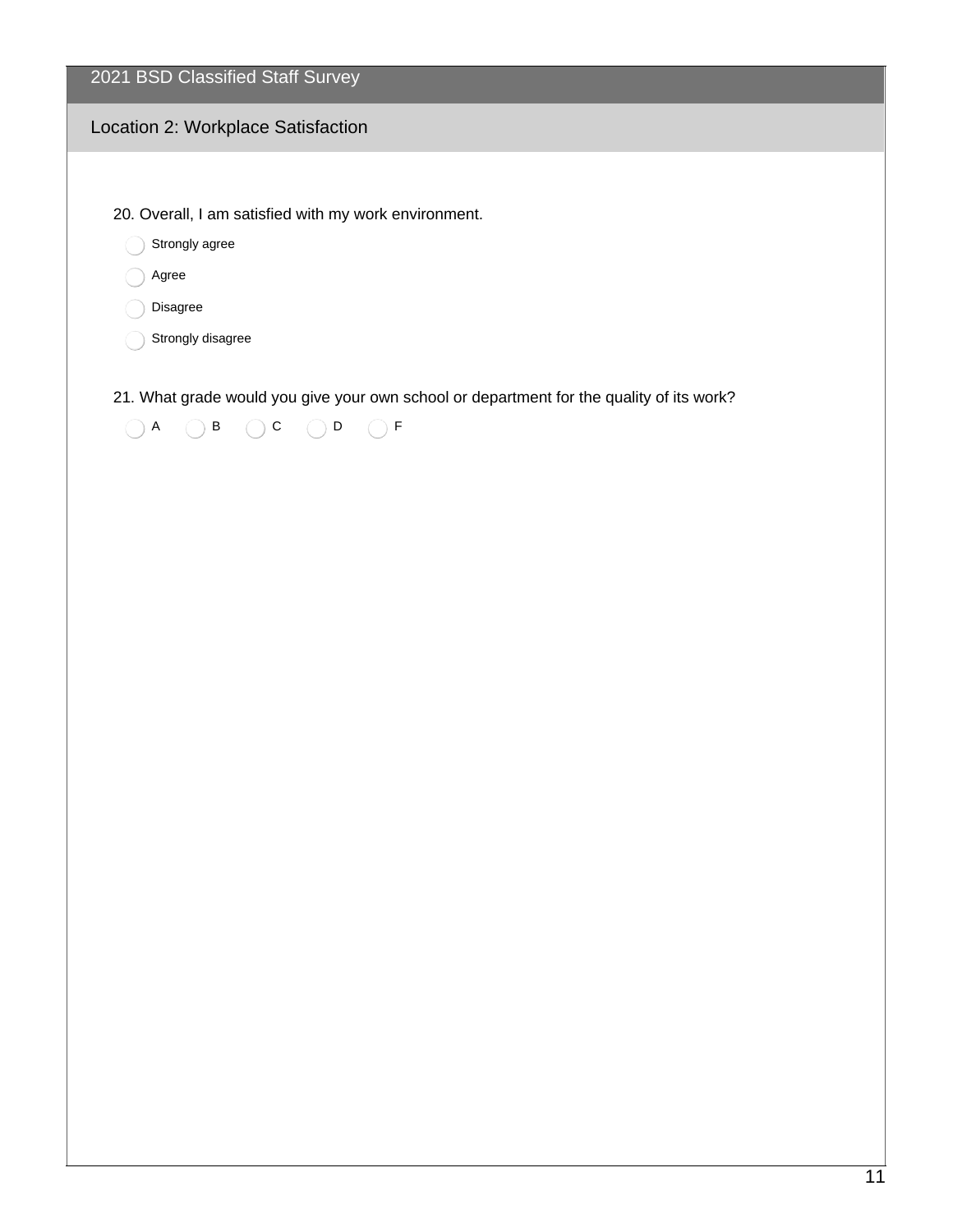Location 2: School/Department Comments--Optional

**Please remember that while comments are optional, this is a chance for you to share your views without being identified. Do not give your name or any personally identifying characteristics in your responses.**

**If you do not wish to leave comments, select "next" at the bottom of the page.**

22. What would you say is going well in your school or department?

23. What would you like to change about your school or department?